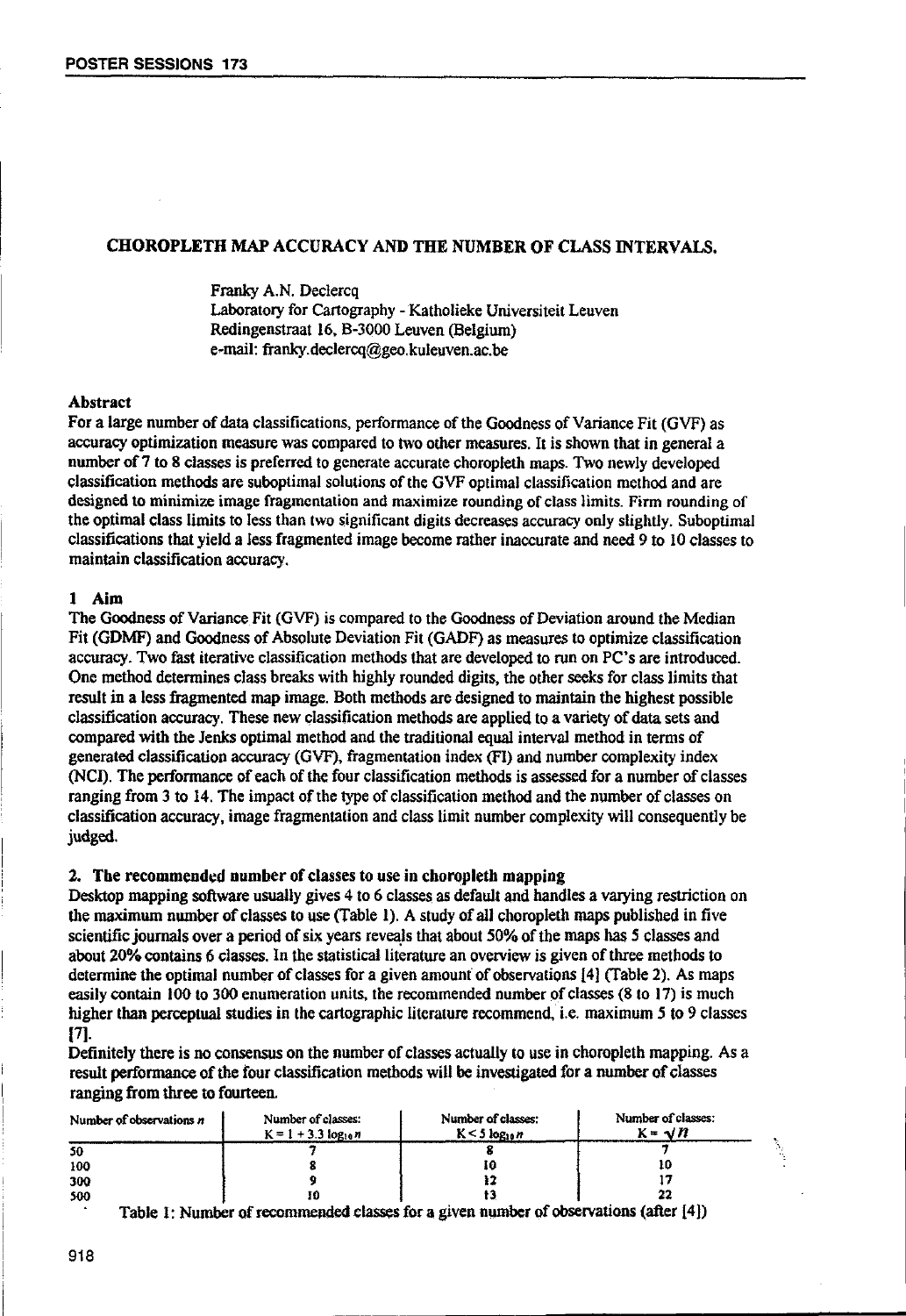|                    | histogram<br>quantiles |  | standard<br>equal<br>deviation<br>intervals |  | optimi-<br>zation | number of classes<br>maximum | default |
|--------------------|------------------------|--|---------------------------------------------|--|-------------------|------------------------------|---------|
| SPANS Map 1.3      |                        |  |                                             |  |                   | N                            |         |
| MacMap 1.4         |                        |  |                                             |  |                   | 64                           |         |
| Atlas MapMaker 1.0 |                        |  |                                             |  |                   | 50                           |         |
| MapInfo 3.0        |                        |  |                                             |  | x                 | 16                           |         |
| ArcView 2.0        |                        |  |                                             |  |                   |                              |         |

Table 2: Classification methods and the recommended number of classes in popular desktop mapping software  $(N =$  number of enumeration units)

## 3. Input data used for testing

From a socio-economic database (65 variables) a sample of 30 features per municipality of Flanders (308 enumeration units) was chosen as input for the choropleth map classifications. For each data set both skewness (SK) and spatial autocorrelation (Geary Ratio) were detennined (Table 3). Each of these 30 data sets was applied to classifications with 3 to 14 classes. These 360 classifications were performed using (1) the Jenks optimal accuracy method with and without rounding, (2) the equal interval method, (3) three levels of the suboptimal method minimizing image fragmentation, (4) three levels of the suboptimal method minimizing class break number complexity. This results in a total of 9\*360 = 3240 different choropleth map classifications for which the GVF, FI and NCI are computed.

|                                                                                                          | normal (SK1)<br>$(SK<+0.7)$ | skewed (SK2)<br>(+0.9 <sk +2.0)<="" th="" ≤=""><th>strongly skewed (SK3)<br/>(SK &gt; 2.0)</th><th></th></sk> | strongly skewed (SK3)<br>(SK > 2.0) |       |
|----------------------------------------------------------------------------------------------------------|-----------------------------|---------------------------------------------------------------------------------------------------------------|-------------------------------------|-------|
| high autocorrelation (GR<0.6)                                                                            | 5/15                        | 5/12                                                                                                          | 5/8                                 | 15/35 |
| less autocorrelation (0.8 <gr<1.2)< td=""><td>1/1</td><td>4/6</td><td>6/19</td><td>11/26</td></gr<1.2)<> | 1/1                         | 4/6                                                                                                           | 6/19                                | 11/26 |
| fragmented $(GR>1.3)$                                                                                    | 0/0                         | $\cdot$ 0/0                                                                                                   | 414                                 | 4/4   |
|                                                                                                          | 6/16                        | 9/18                                                                                                          | 15/31                               | 30/65 |

6116 9118 15131 30/65 Table 3: Number of data sets from a global socio-economic database used as.input data for the classification methods, by degree of skewness and spatial autocorrelation

4. The Goodness of Variance Fit (GVF) as a measure to optimize classification accuracy Accuracy of choropleth maps can be measured using the GVF, i.e. Goodness of Variance Fit 12):

 $GVF = 100 - 100*(SDCM/SDAM)$ 

where  $SDCM =$  squared deviations from the class mean

where  $SDAM =$  squared deviations from the array mean)

The best possible  $GVF = 100$ , where the number of classes equals the number of observations;  $GVF = 0$  if all observations are put into one class.

Alternative classification accuracy indices are the Goodness of Deviation around the Median Fit (GDMF) in which squared deviations from the class and array median are calculated, and the Goodness of Absolute Deviation Fit (GADF) [9 , p. 364) in which absolute deviations from the class and array median arc calculated. The classification method developed by Jenks which minimizes the GVF, has been tested by Smith for five class maps and was found far more accurate than traditional classification methods IIOJ.

The GVF-optimal method is implemented in a C-routine which yields the highest possible GVF for each ofthe 360 classifications tested (Figure I). A GDMF· and GADF-optimal method was developed and applied to the same data sets. For each of the 360 classifications from each of these methods, GVF values were calculated. Grouping based on maximum GDMF values yielded almost identical classifications as with the GVF-optimal incthod, i.e. differences in GVF value of less than 0.6 units. GADF-optimal classifications were found more different from the GVF-optimal: differences in GVF are less than 1.0 for only 73% and less than 5.0 for 91% of the classifications, and occur especially if less than 7 classes are used for strongly skewed data sets (Figure 1). The GVF and GDMF may be consequently be considered as consistent and almost identical mcasures to optimize classification accuracy for all types of data and for a various number of classes, which differ from the GADF measure.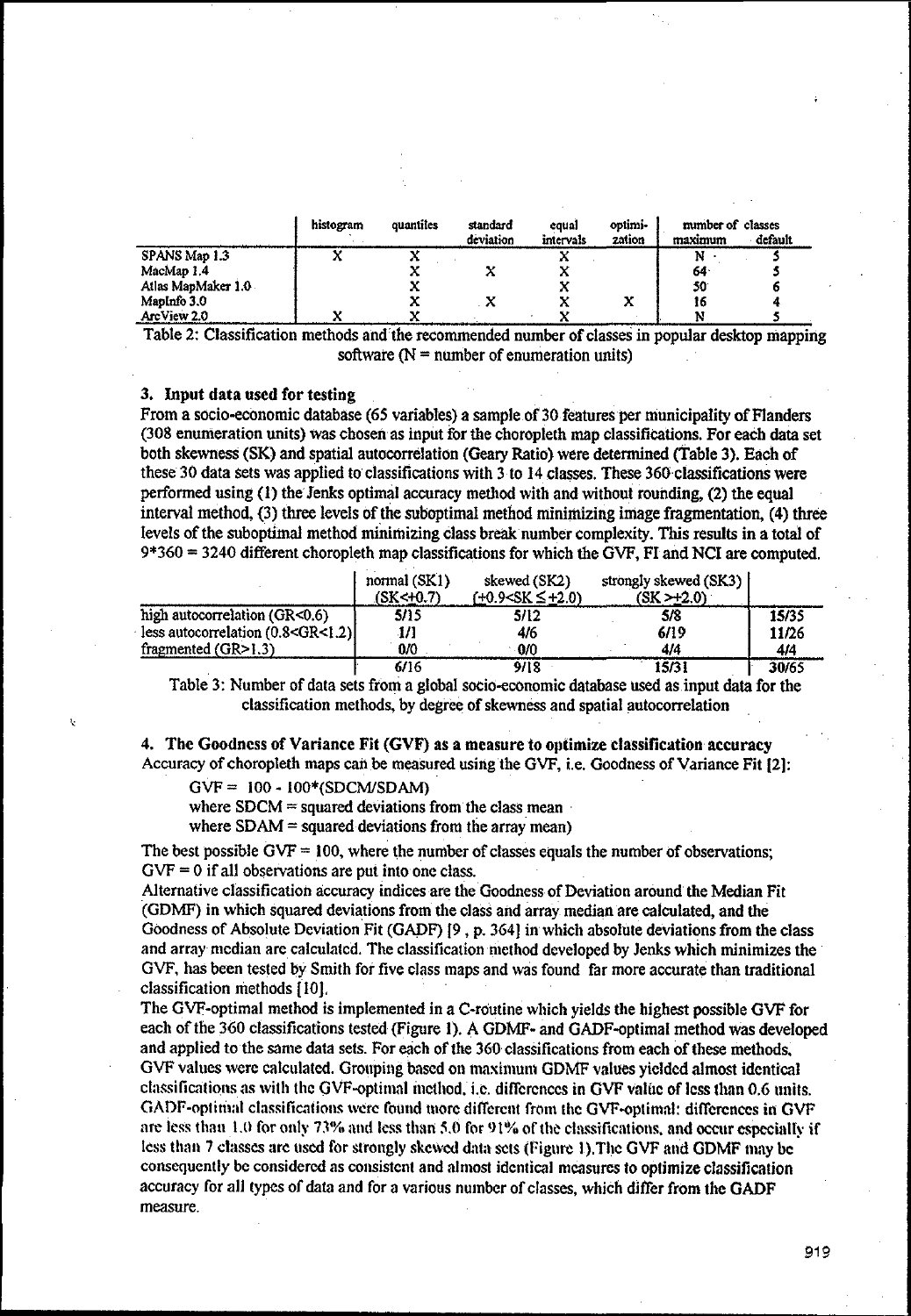



### 5. The subootimal classification methods

#### 51 General approach

Both newly developed methods are iterative computer algorithms that start from the class breaks of the GVF optimal accuracy method. Class breaks are shifted along a number of observations, allowing three levels of deviation from the optimal accuracy breaks, i.e. a shift of 10%, 20% or 30% of the amount of observations in a class. With each observation that switches between classes, image fragmentation or number complexity is calculated. For each level of tolerated deviation, the class intervals with minimal fragmentation or with minimal number complexity are retained.

#### The suboptimal method minimizing image fragmentation 5.1

Complexity of a visual image can be adequately measured using the fragmentation index  $FI [1, 6]$ :  $FI = 100*(M-1)/(N-1)$ 

where  $M =$  the total number of contiguous units of the same class and  $N =$  the total number of enumeration units,  $FI = 100$  if each neighbouring entity belongs to another class and  $FI = 0$  if all entities belong to the same class. This suboptimal method generates class intervals S1, S2 and S3 for each of the three possible levels of deviation from the GVF optimal classification (Figure 2).

#### $5.2$ The suboptimal method minimizing class break number complexity

A measure for the complexity of class breaks is developed based on the findings that numbers can be more easily read if they contain only one or two significant digits or if they end with a '5'  $[3, 5, 8]$ . The number complexity index (NCI) is defined as:

where  $a_i = 1$  if  $c = 1, 2, 3, 4, 6, 7, 8, 9$ NCI =  $\sum_{i=1}^{n} a_i$ or if  $c = 0$ , 5 followed by numbers other than 0 where  $a_1 = 0.5$  if  $c = 5$  followed by only 0's where  $a_0 = 0$ if  $c = 0$  followed by only 0's for each number consisting of  $n$  digits  $c$ . Examples of numbers and their NCI value:

4075:  $3.5$ 563:  $3.0$ 85000:  $1.5$  $0.5$ 3550:  $2.5$ 650087: 6.0 500:

The rounding algorithm searches for class breaks within the range of allowed deviation from the optimal class break. Optimal class breaks in their simplest form are not rounded (R0, Figure 2) as they are the arithmetic mean of the highest and lowest value of the classes the class break divides.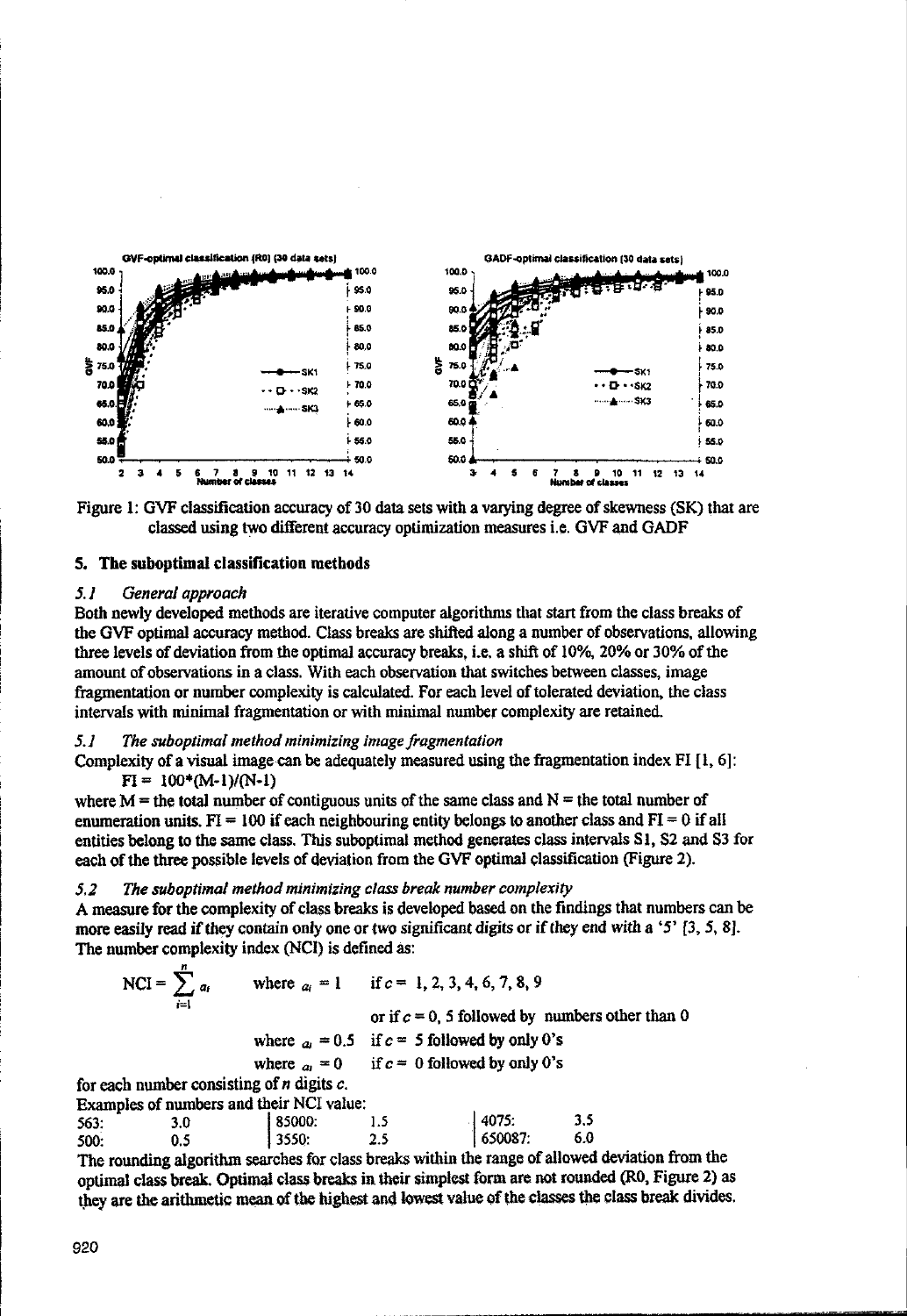The values of the input data and therefore also the RO breaks all have maximum four significant digits. As it is advisable that class breaks should lay somewhere 'near the middle' of two neighbouring observations, an optimal class break can only be rounded as far as the rounded number (RI) stiUlays within one third of the range between the observations. As a consequence the suboptimal rounding algorithm thus shifts class breaks from one observation to another and determines the most rounded number that falls within the mean  $\pm$  16.7 % of the range of each two observations. From all these rounded class breaks, the most rounded within the allowed level of deviation (R2, R3, R4) is retained.



Figure 2: Classification methods and their potential classification accuracy.

### 6. Results.

Based on the classification accuracy of all methods (Figure 3) a GVF value of 95.0 or more may be considered as a 'satisfactorily accurate classification'. With the GVF optimal classification method (RO, RI) in general at least 6 classes are needed to attain this accuracy level. Suboptimal methods with maximum rounding  $(R2, R3, R4)$  on average need at least 7 classes and suboptimal methods with minimal fragmentation (SI, S2, S3) need at least 8 to 10 classes (cf. table 4). The traditional equal interval method (I) only achieves a GVF  $\geq$ =95.0 if data with a normal distribution are classed.





1 \$ **9 10 11 12 13 14 3** 7 a **9 10 11 12 13 ,.-**

921